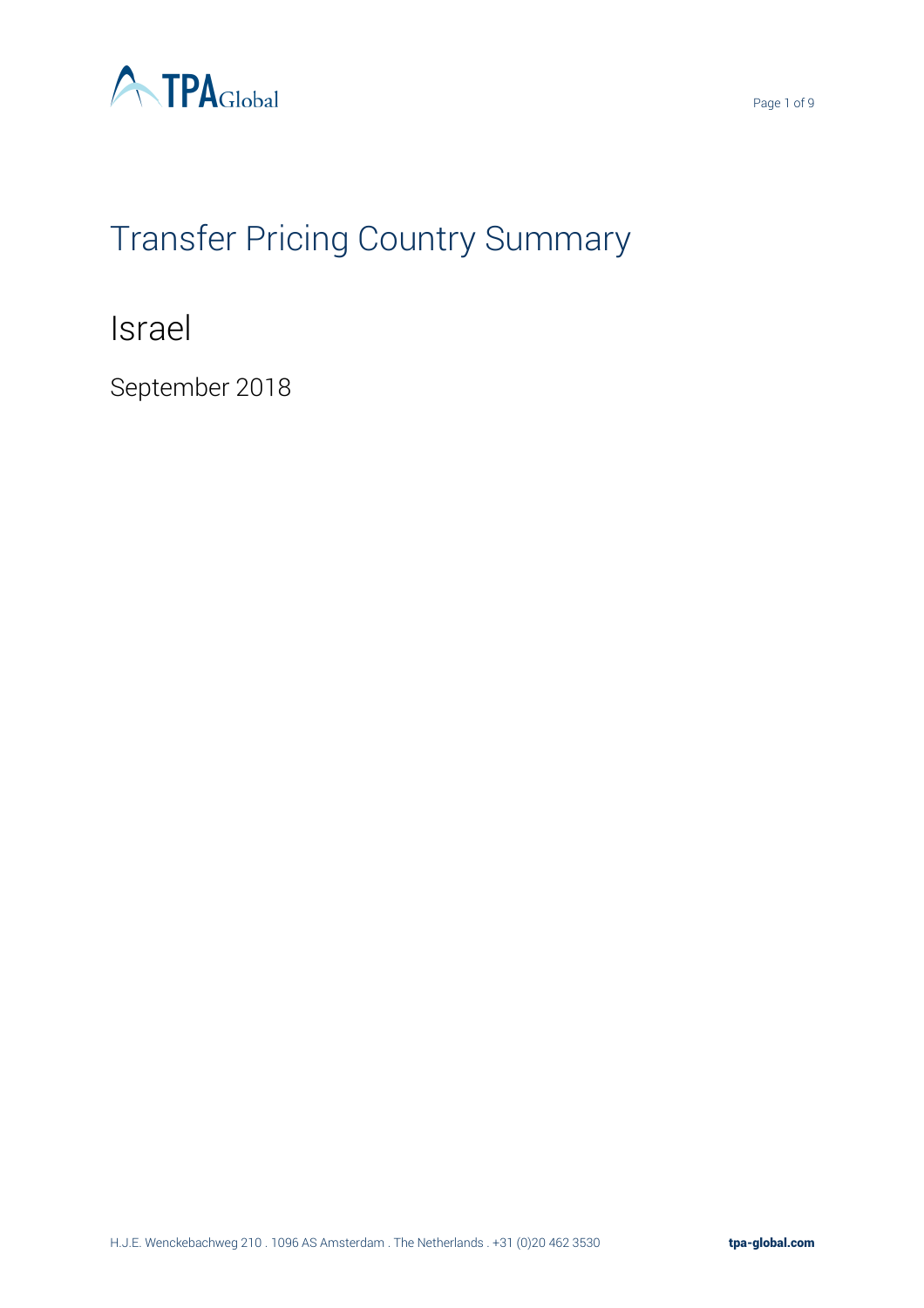

## Legislation

## Existence of Transfer Pricing Laws/Guidelines

The current legal framework in Israel is based mainly upon Section 85A ("Section 85A") of the Israeli Tax Ordinance. Section 85A which was enacted in 2006, introduced the arm's length principle (which was previously unofficially enforced through Section 86 of the Israeli Tax Ordinance (the section which deals with artificial transactions), by asserting that an international transaction between "parties with special relationship", i.e. related parties, should be reported to the tax asserting officer and be taxed in consistence with the appropriate market price. Guidance regarding transfer pricing is incorporated under Tax Circular 3/2008 and under the regulations promulgated under Section 85A (the "Israeli TP Regulations").

The regulations promulgated under Section 85A adhere to the arm's length principle and incorporate guidelines from both the OECD Transfer Pricing Guidelines for Multinational Enterprises and Tax Administrations (the "OECD Guidelines") and Section 482 of the US Internal Revenue Code ("Section 482"), towards determination of the correct analysis methods for examining an international transaction between related parties.

#### Applicability of Section 85A

The Israeli TP Regulations require that all cross-border transactions in which "special relationship" (see definition below) exist between the parties to the transaction be consistent with the arm's length principle and are expected to be taxed accordingly. Upon approval by the tax assessing officer (AO) granted to a taxpayer, certain one-time transactions may be excluded from the scope of the regulations; however, such approvals are rare and are limited in scope (more details can be found in the Israeli TP Regulations).

Additionally, the Israeli Tax Authorities (the "ITA") has recently been implementing the principles of Section 85A, unofficially, also with related-party transactions within Israel.

#### Definition of a Related Party

Section 85A(b) defines the term "special relationship" relating to as the relationship between an entity (including an individual) and its relative, the control of one party to a transaction over the other, or control of one individual (or entity) over the parties to the transaction, directly or indirectly, individually or jointly with others.

The term "control" is defined as "holding, directly or indirectly, 50% or more in one of the means of control". The term "means of control" include: the right to receive profits; the right to appoint directors or the general manager or other similar positions; the right to vote in the general shareholders' meeting; upon liquidation of the company, the right to a share in the equity after all debts are paid; and/or the right to determine which party will have one of the above- mentioned rights. The term "relative" means "a spouse, sibling, parents, grandparent, offspring, spouses' offspring and the spouse of each of these".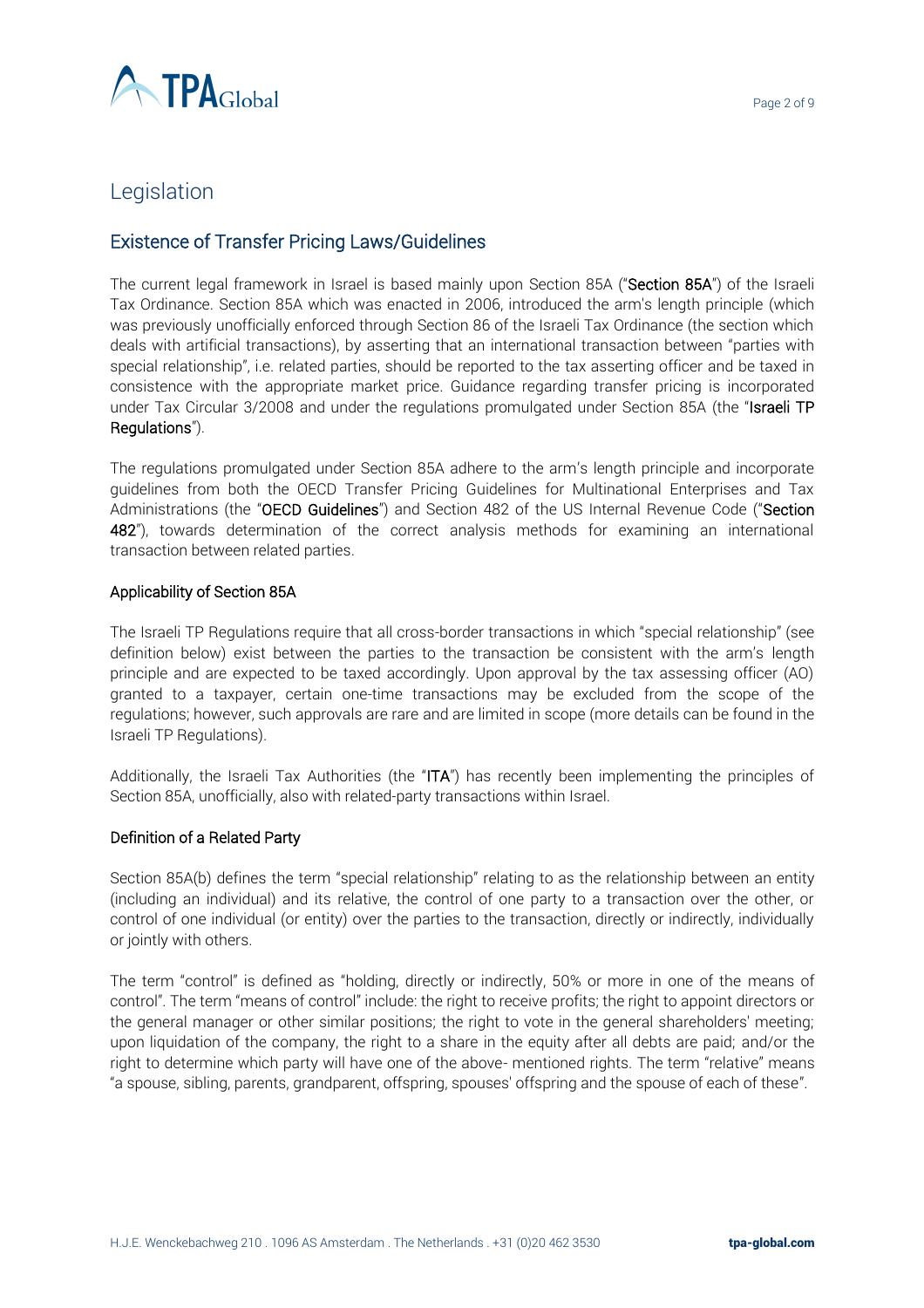

#### Recent Developments – Israeli Transfer Pricing Regulations

- An update regarding the operations of foreign multinationals in Israel via the internet is included in Tax Circular 4/2016. This circular, inspired by the OECD's BEPS Action Plan (BEPS) concerning the digital economy, provides guidelines and rules under which foreign companies' income derived from selling products or providing services through the internet to Israeli residents (digital activity), will be deemed the income of a permanent establishment (PE) in Israel for tax purposes in certain circumstances. The circular distinguishes between foreign enterprises that are residents of a treaty state (treaty resident companies) and foreign enterprises that are residents of a non-treaty state (non-treaty resident companies) and provides different rules for determining the attributed income to the Israeli PE for each of the aforementioned companies.
- On May 2016, Israel signed the Multilateral Competent Authority Agreement for the automatic exchange of country-by-country reports (CbCRs), which allows all participating countries to bilaterally and automatically exchange CbCRs with each other. Adoption of the CbCR may imply the ITA's intention to implement a global tax position when assessing profit attribution among companies in a multinational corporation.
- In January 2017, a proposed amendment to the Israeli Tax Ordinance that includes transfer pricing provisions, adopting anti-BEPS measures, passed the first reading (out of three required ) in the Israeli parliament. The proposed legislation aligns transfer pricing documentation requirements with BEPS requirements. The proposed legislation updates the provisions of Section 85A adds sections 85B and 85C to the Israeli Tax Ordinance. The applicable effective date of the proposed legislation has not yet been determined, nor has it been finally approved.
- In August 2017, the ITA issued Circular 7/2017, which relates to loans to related parties.
- During 2018, the ITA has issued two draft circulars regarding the expected margins for distributorship activity in Israel and for local subsidiaries providing marketing services to their foreign parent or related foreign companies, however such circulars have not been officially published yet.

#### Recent Developments – Israeli Case Law

A recent ruling issued by the Supreme Court on April 2018, in an appeal over three District Court' rulings, relating to the inclusion of the cost of the stock options granted by foreign parent corporations to the employees of their Israeli subsidiaries in the "cost" basis of TNMM (customarily referred to as "cost plus" arrangements) and of the recognition of expenses with regard to such stock options, upheld the resolution of the District Courts, and finally determined that such costs and expenses should be included in the cost base when implementing a "cost plus" arrangement for (in this case, R&D) services provided by the Israeli subsidiaries to their parent corporations. In Israel, this bears a significant meaning, as the Israeli Tax Ordinance allows for different tax routes when granting options to employees of an Israeli company, the most customary of which grants to the employee receiving an option both a tax postponement and a tax reduction, however the Israeli company cannot recognize the expenses associate with the options.

This resolution also reiterated the importance of contemporaneous documentation, reversed burden of proof, and the ITA's authority to set the results of an intercompany transaction at the median in case the tax payor lacks such documentation.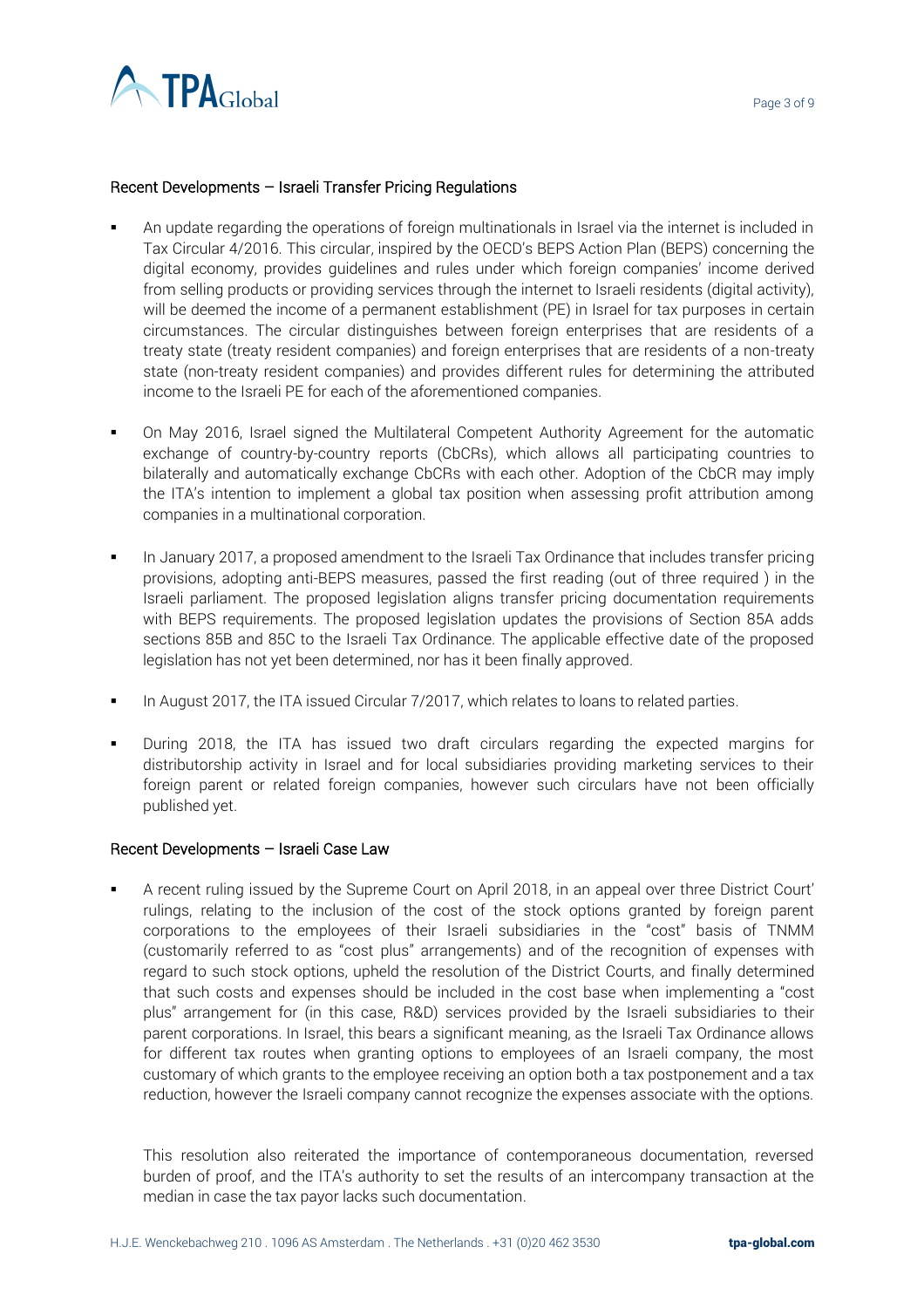

## General

## Application of the Arm's Length Principle

Application of the arm's‑length principle is generally based on a comparison of the conditions in a cross-border controlled transaction with the conditions surrounding similar transactions entered between independent companies ("comparable companies" or "uncontrolled transactions"). To determine if a cross-border controlled transaction has been carried out in accordance with the arm's length principle, the following steps need be taken:

- Identifying the cross-border controlled transactions within the group;
- **EXEDENT** Identifying the tested party for each respective transaction;
- **•** Performing a functional analysis with special emphasis on comparability factors such as business activity, the characteristic of property or service, the contractual conditions of the cross-border transaction and the economic circumstances in which the taxpayer operates;
- $\blacksquare$  Selecting the appropriate TP method(s);
- Selecting the comparable companies and establishing an arm's length range, determined by the comparable companies;
- Examining whether the tested party's results fall within the arm's length range.

According to the Israeli TP Regulations, a cross-border controlled transaction is considered to be at arm's length if, following the comparison to similar uncontrolled transactions, its results do not deviate from the results of either the full range of values, when applying the comparable uncontrolled price (CUP) method, or the results of the interquartile range (the values found between the 25th and 75th percentiles in the range of values), when applying other methods.

## Transfer Pricing Scrutiny

Within the ITA is a dedicated Transfer Pricing Department (the "TPD"), which is responsible for performing audits and the economic analyses to determine the arm's length price for a tax payor's controlled transactions. The TPD audits Israeli subsidiaries of multinational enterprises (MNE), permanent establishments (PE), and local corporations with subsidiaries outside of Israel, and has been given the full authority to review (and tax) previously approved assessments, and to reopen final assessments, which were approved up to three (3) years before their inspection. The TPD also gives guidance and instructions to local tax assessment officers ("AO") to screen and initiate audits on a wider level. In case of an audit by a local tax assessment officer, certain disagreements may be handed over to the TPD.

#### Evidence-Gathering Process

The ITA does not usually interview persons outside the company undergoing an audit, although this is not prevented by legislation. It is common, however, that the professionals who consult the company will be able to present their findings and prepared documentation to the ITA as part of a 'hearing' held to the company. Such meetings occur both prior to and following the issuance of a transfer pricing tax assessment.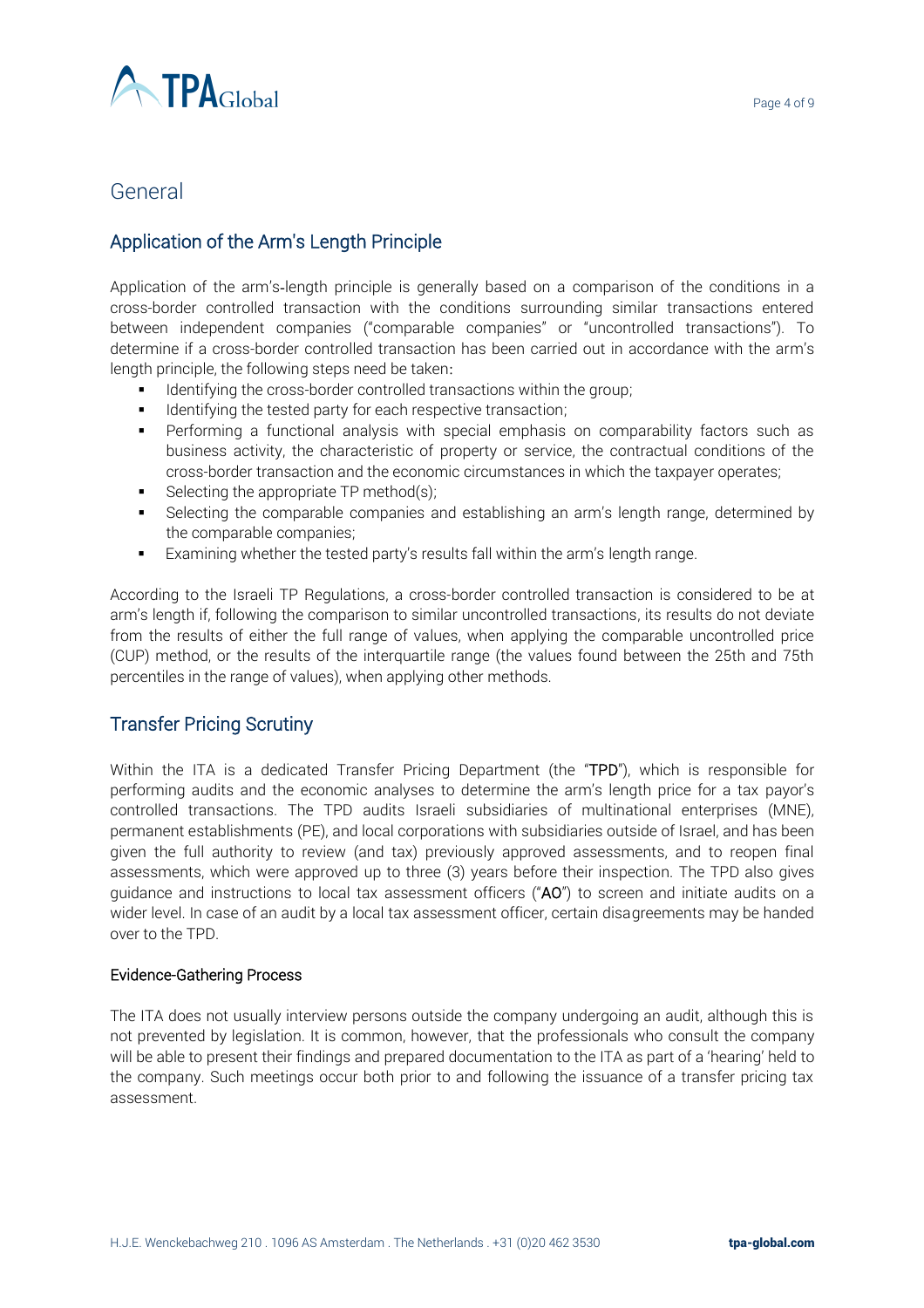

With regard to intra-group information requirements, the ITA may request such information even if such information is held outside of Israel. If the tax payor fails to present the requested information, it will most likely be negatively considered throughout the process, potentially preventing the company from providing such information at a later stage, to the ITA or in court.

#### Transfer Pricing Adjustments

According to the Israeli transfer pricing rules, the initial burden of proof lies with the tax payor. As such, companies not transacting at arm's length, or which do not hold the required transfer pricing documentation (proving their compliance with the arm's length principle), are exposed to penalties and change of pricing according to the ITA's discretion with a narrow arguable position, and would be required to adjust their net income to incorporate the appropriate transfer prices for their intra-group transaction. This unilateral adjustment could lead to double taxation regarding income that was taxed in other jurisdictions. A "competent authority" process is possible in certain circumstances.

In addition, the ITA is entitled to impose secondary adjustments and, in fact, does so in practice. Under audit, if the results of the cross-border controlled transaction fall outside the applicable arm's length range, the tax authorities will enforce an adjustment to the median value of the comparable results. Tax payors can dispute the proposed transfer pricing adjustments of the tax authorities by means of appeals, courts and through the use of treaties (when relevant).

#### Non-Recognition

In rare cases where a transaction between related parties lacks any commercial rationality (namely, the same transaction under similar economic circumstances would not have been agreed between nonrelated parties), the ITA may choose not to recognise the transaction in its original form, and may treat it as an entirely different type of transaction that in its view would reflect the business reality of the transaction in a more adequate manner. Such re-classification of transactions can relate, inter alia, to the treatment of inter-company loans or cash pooling or non-repayment of inter-company debts, as dividends, as well as to the ownership of intangibles. Non-recognition can cause double taxation, and, while derived from Section 85A, is based also on Section 86 of the Israeli Tax Ordinance, as mentioned above.

#### **Settlements**

Transfer pricing cases rarely reach the court in Israel, with most cases being settled in discussions with the ITA. APAs are not common in Israel, although they exist, and settlement can sometimes also be carried forward as part of an APA. However, settling a past audit cannot guarantee that the same treatment will be awarded in the future, unless an APA is reached.

## Transfer Pricing Penalties

Penalties may be imposed on a tax payor for not preparing and submitting transfer pricing documentation on time or at all. The current legislation allows for 60 days from request by the ITA to present the documentation, however the AO usually ask for this to be more immediate, and suggested legislation is expected to shorten this period to 30 days. In any case, the lack of contemporaneous documentation at the time the tax returns were filed, is likely to shift the burden of proof to the tax payor, as mentioned above. There are no specific transfer pricing penalties, so regular penalties apply.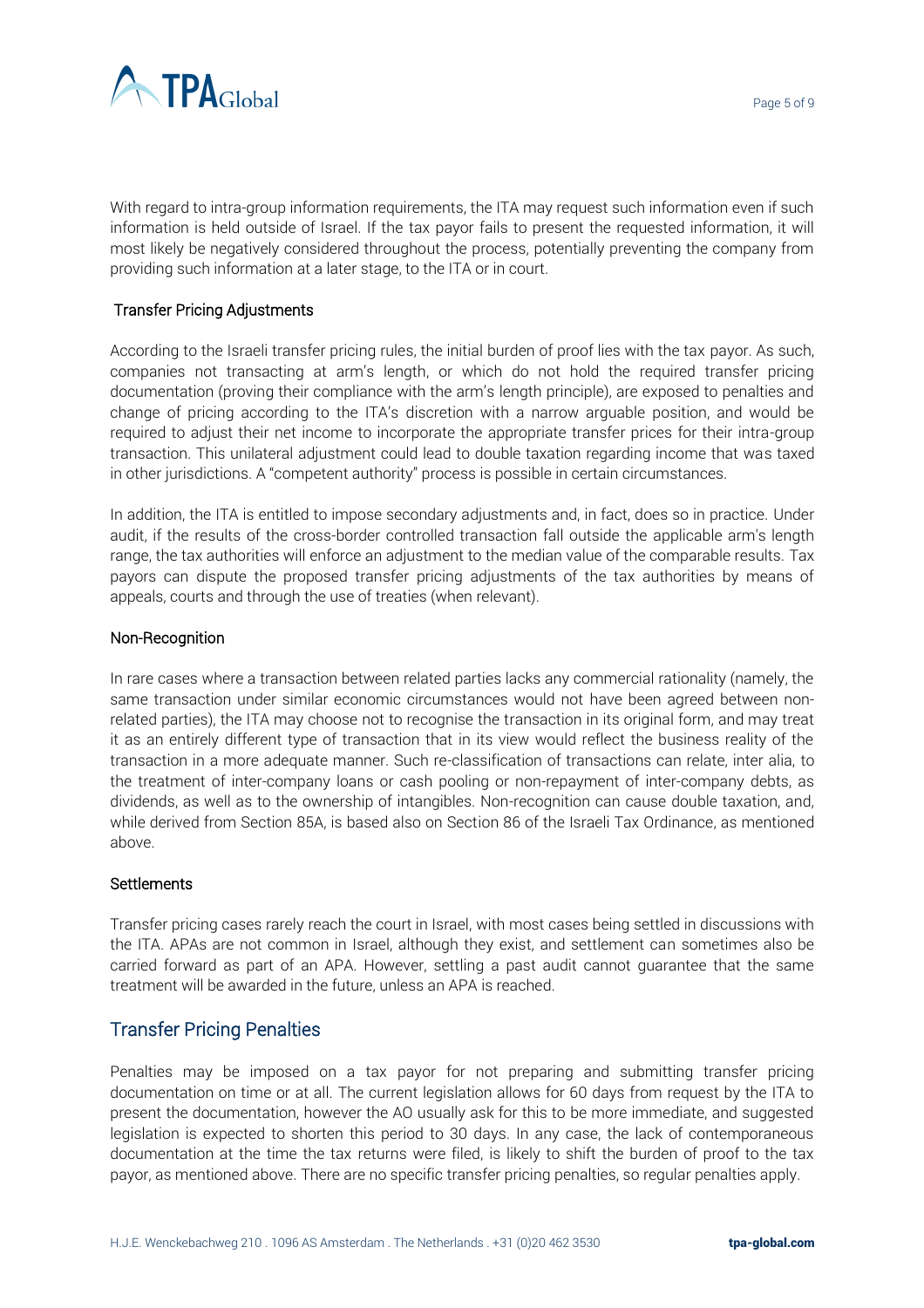

## Statute of Limitations

Normally, the statute of limitations in Israel is seven (7) years, subject to certain exceptions. The statute of limitations for tax purposes is 3-4 years, however in 2015, a certain court ruling stated that although the criminal aspects of tax evading may be limited (pending the nature of the offense), the non-criminal, civil, liability may not be limited. This notion was also enacted in 2016, for certain tax offenses. For VAT purposes, the statute of limitations is 5-10 years, subject to specific instructions.

## Advance Pricing Agreement (APA)

APA provisions are included under Sections 85A(d) and 158 of the Income Tax Ordinance. Both unilateral and bilateral APAs can be reached with the ITA.

While there is no specific guidance on the content of an APA application, an initial APA request shall be sent to the TPD and will include:

- the essential facts:
- transfer pricing documentation;
- **•** relevant documents, approvals, opinions, declarations, estimates, and agreements;
- a description of the intercompany transaction(s); and
- the taxpayer's proposed consideration for the transaction(s), including the profit level margin.

No fee is charged by the ITA for an APA application.

The TPD will then respond to the taxpayer with a request for the following data:

- **·** information regarding comparable transactions;
- **•** information regarding the chosen TP method;
- comparability factors and details regarding any adjustments made to the comparability factors;
- the reasons for choosing the selected method;
- the results of the comparables;
- the relevant range of values or the interguartile range and any conclusions drawn from the comparison;
- **•** financial reports of both parties to the transaction for the previous three years; and
- any document or other detail deemed necessary for the ITA decision.

The TPD will then negotiate with the taxpayer and may request more documents, meetings, and site visits. The TPD has a 120 days' timeframe within which it must approve or reject an APA application, however a 60 days' extension may be granted where notice is given to the Tax payor. If the tax authorities do not issue their decision within the time limits provided, approval of the APA will be considered to have been given and the transaction subject of the APA will be deemed to be at arm's length.

There is no specific guidance for a renewal procedure. In practice, the ITA supports APA renewals, however, the procedure is similar to the initial APA as described above.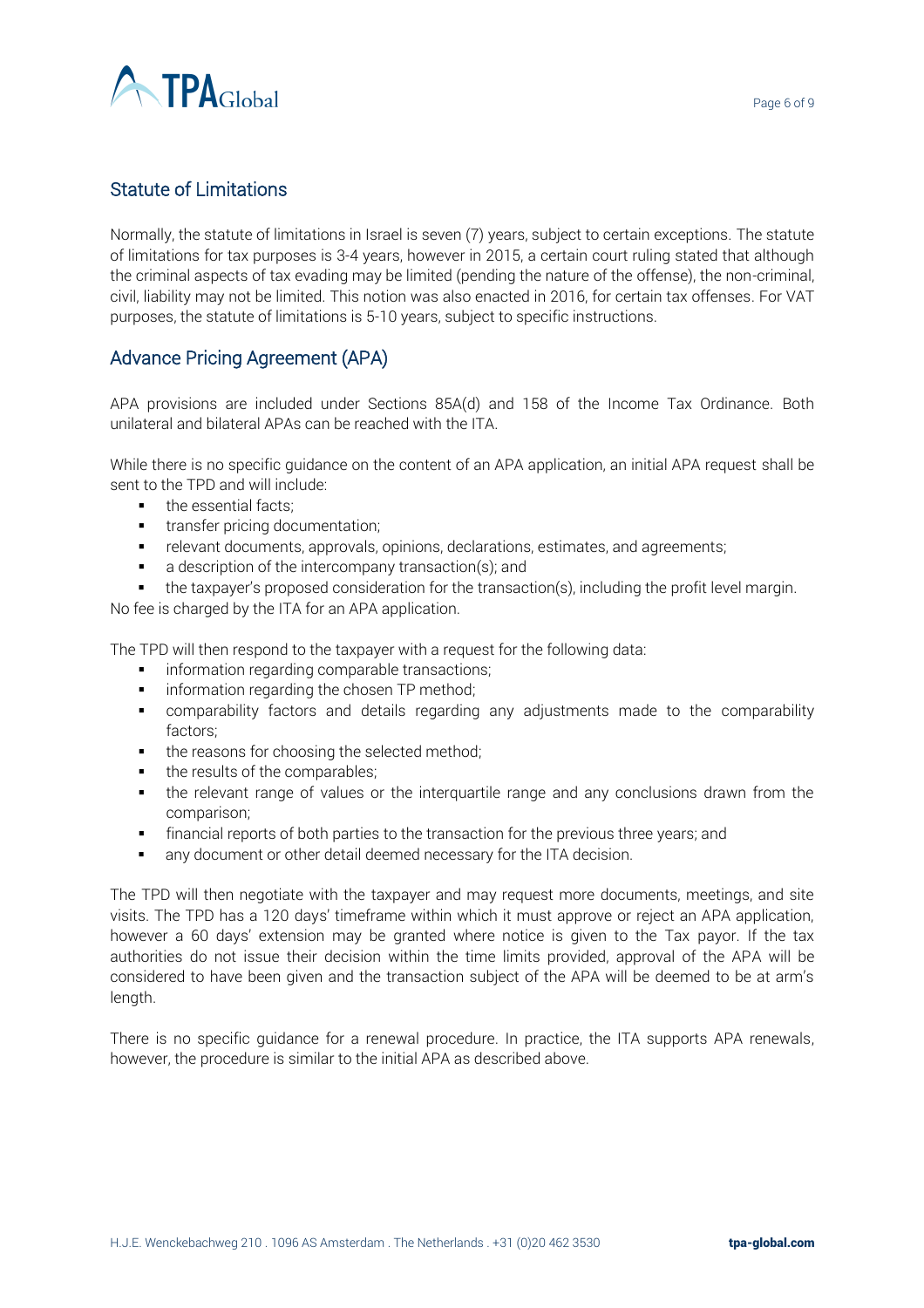

# Documentation and Disclosure Requirements

## Tax Return Disclosures

Tax payors engaged in a cross-border controlled transaction/s are required to file a compliance form annexed to its annual general tax report submitted to the ITA ("Form 1385"). Form 1385 requires a general description and details of the tax payor's intercompany transactions (such as the volume of the transactions, transaction type, terms and conditions, and the parties thereto) and the declaring that the transactions are conducted in compliance with the arm's length principle as stipulated in Section 85A.

The form must be signed by an officer of the company (usually the company's chief financial officer), as an affidavit, thereby constituting not only the liability of the company, but also the personal liability of the signing officer. Form 1385 is in fact a legal deposition and poses a certain dilemma to an officer of a non-compliant company – if she signs the form knowing that the company is non-compliant, she may be held accountable for perjury, and in case the form is left unsigned or unfiled, the ITA is alerted to the fact that the tax payor may not comply with the arm's length principle. Although no personal or criminal liability has yet been claimed by the ITA in cases where the form was inaccurate, the ITA is debating internally on this matter.

## Level of Documentation

A tax payor engaged in a cross-border controlled transaction is required to include in its annual tax return the foregoing mentioned Form 1385 describing the intercompany transaction and its nature, including references to its price and other relevant terms and conditions. Hence, the ta payor is expected to hold contemporaneous documentation, updated on an annual basis.

Since, as noted above, by signing Form 1385 the taxpayer declares that the company is compliant with the arm's length principle and that it maintains up-to-date transfer pricing documentation (i.e., transfer pricing study, inter-company agreement and also, where applicable, a transfer pricing policy), it is advisable to have in place an updated transfer pricing study on an annual basis. In addition to preventing penalties and fines, holding a transfer pricing study and other related transfer pricing documentation shifts the burden of proof to the tax AO and enables the tax payor to hold an arguable position regarding any determination made by the tax AO concerning transfer pricing adjustments.

Full documentation includes the following:

- Description of the principle inter-company transactions and the parties involved in these transactions, including a description of the management structure of the parties and functional organizational charts;
- Description of the business environment and the economic circumstances in which the parties operate;
- Functional analysis of the parties involved in the intercompany transactions (including functions performed, risks assumed and resources employed);
- Selection of the pricing method(s) and the reasons behind such selection;
- Economic analysis (determination of arm's length prices);
- The conclusions that may be derived from the comparison to uncontrolled comparable transactions.

Additional documents that corroborate the data described above such as:

intercompany agreements;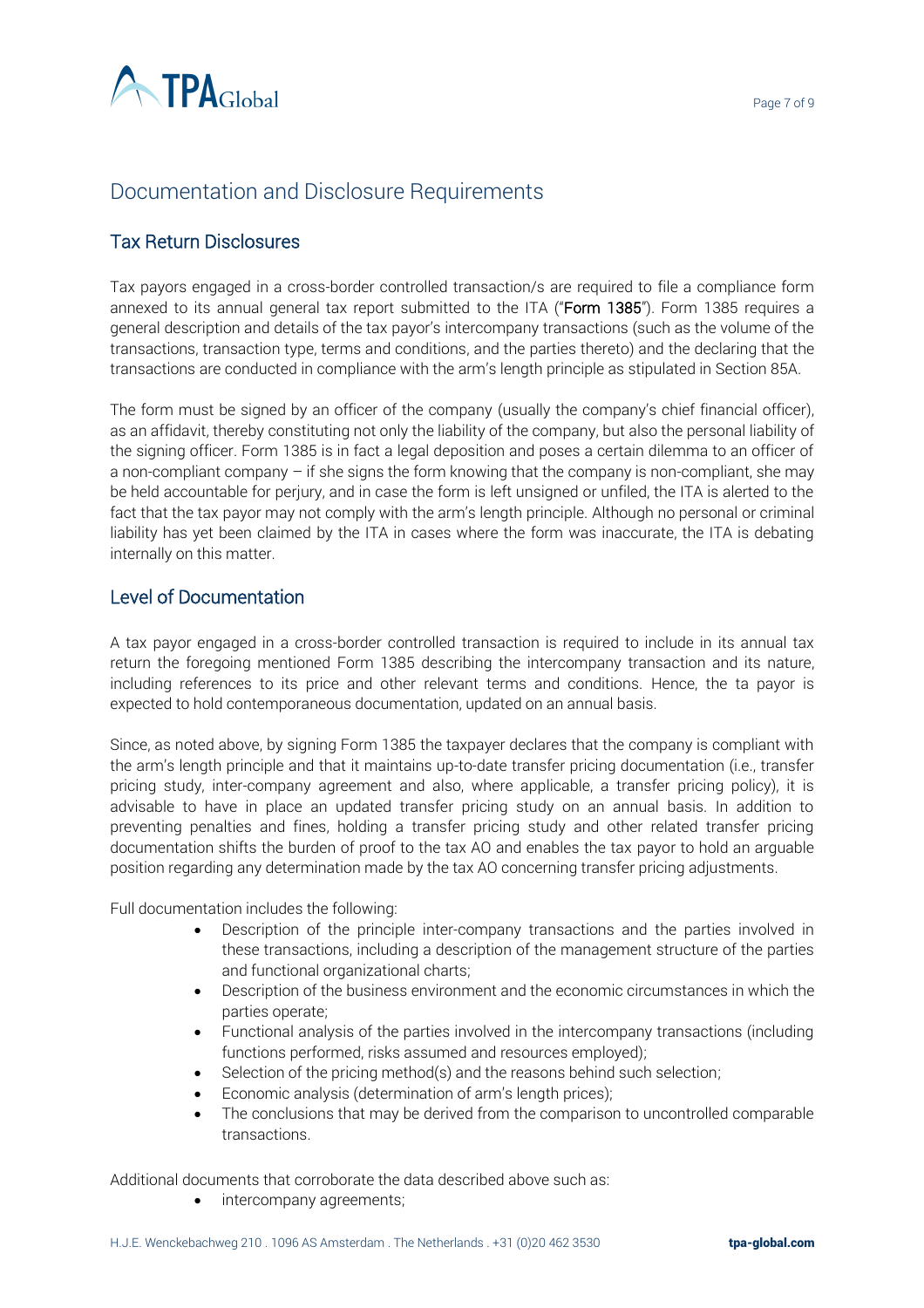



- any disclosure made regarding the controlled transactions to any foreign tax authority including any request for an advanced pricing agreement (APA);
- a transfer pricing policy, if applicable;
- any differences between the prices reported to the foreign tax authority and the prices reported in the Israeli tax returns; and
- any existing opinions by the company's consultants, if such were given.

#### Recent Developments – TP Documentation

On January 4, 2017, a proposed legislation which amends the ITO, including new transfer pricing provisions with respect to BEPS Action 13, passed the first reading (out of three) in the Israeli parliament. The proposed legislation updates the provisions of Section 85A of the ITO and adds sections 85B and 85C to the ITO. The applicable effective date of the proposed legislation has not yet been determined. Consequently, there is no current requirements by the ITA for a Master File, however in certain audits it is expected that the company would hold one.

When the amended legislation will be approved, in addition to the regular local file (i.e., the transfer pricing study) Israeli tax payors that are part of a multinational group will also be required to submit data at the corporate level, namely a Master File accompanied with related data of the multinational group. In addition, an Israeli tax payor who serves as the ultimate parent of a multinational group which consolidated turnover exceeds 3.4 billion new Israeli shekels (sum may be subject to amendments) will be bound to submit a country-by-country report (CbCR) as well.

## Record Keeping

4 to 7 years from the end of the tax year for which a tax return is filed.

## Language for Documentation

Documentation may be prepared in English or Hebrew.

## Small and Medium Sized Enterprises (SMEs)

There are no special provisions for SMEs, however, there is a safe-harbor rule that applies to "one-time transactions". A "one-time transaction" is not subject to transfer pricing documentation requirements if it abides by the (limited) instructions of the Israeli TP Regulations.

## Deadline to Prepare Documentation

The deadline to prepare transfer pricing documentation is May 31 of the following year after the tax year and/or the date in which the financial reports are to be filed.

## Deadline to Submit Documentation

Upon request by a tax AO, at the dates described above.